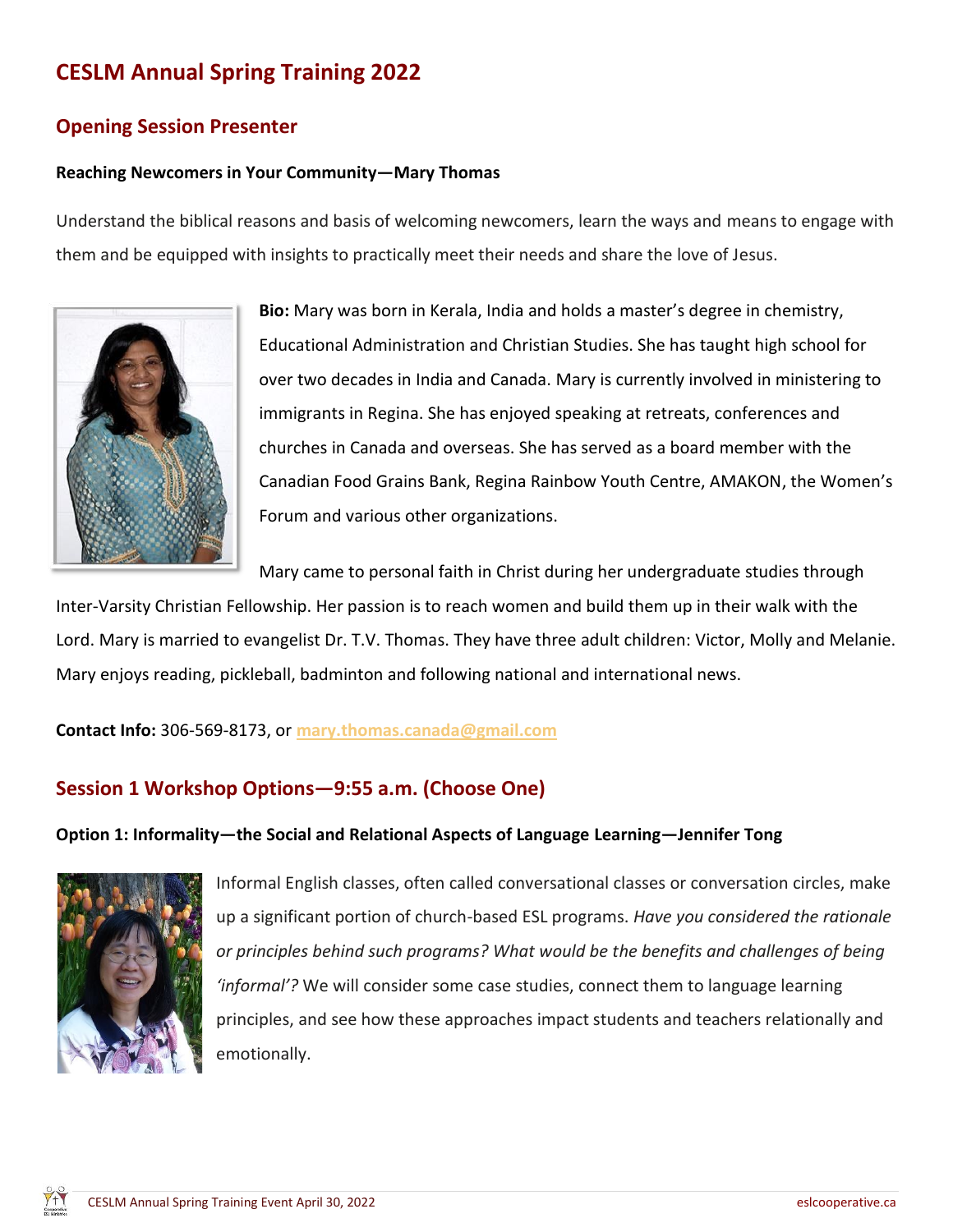**Bio:** Jennifer Tong has been the coordinator and a teacher of a small ESL program at Parkway Forest Community Church in Toronto since 2004. She is a TESL Ontario certified teacher and has taught LINC at a private language school and a factory in the past. Her interests include non-western learning styles, reflective practice in ESL and mental health for immigrants. Jennifer is also an active editor and musician. As well, she serves with the Southern Ontario Cooperative of ESL Ministries (SOCEM).

### **Option 2: Let's Talk About Culture—Miriam Charter**



An essential part of language learning is culture. Newcomers to Canada confront cultural differences every day in life.

*It is important to help newcomers understand the concept of culture and the process of transition from their birth culture to Canadian culture.*

Transition is more than change—it is the inner process through which people come to terms with change as they let go of how things once were and reorient

themselves to the way things are now.

Using the Transition Curve of William Bridges, students are encouraged to think about where they are on the curve that takes them from leaving one culture, navigating the messy process of change, to fully embracing and thriving in the new culture.

Discussions of culture lead naturally to dealing with worldview assumption, culture shock and the losses involved in transition. Each topic presents an opportunity for conversation in English about things they are experiencing, regardless of language level.

**Bio:** Miriam Charter (Ph.D.) is a mission practitioner, speaker and mobilizer living in Calgary, Alberta. She has a pronounced calling to the nations, which in retirement she lives out among newcomers to Canada. Born in China, Miriam immigrated to Canada as a child. She began her cross-cultural experience with culture and language learning in France. Then, for 15 years, she invested her time working with the underground church in communist Europe and in the early post-Communist era church in Russia. Miriam is fascinated by the process of transition from one culture to another. She is committed to helping newcomers to Canada think about culture, while coming to understand Canadian culture—and in the process, better understand their own culture.